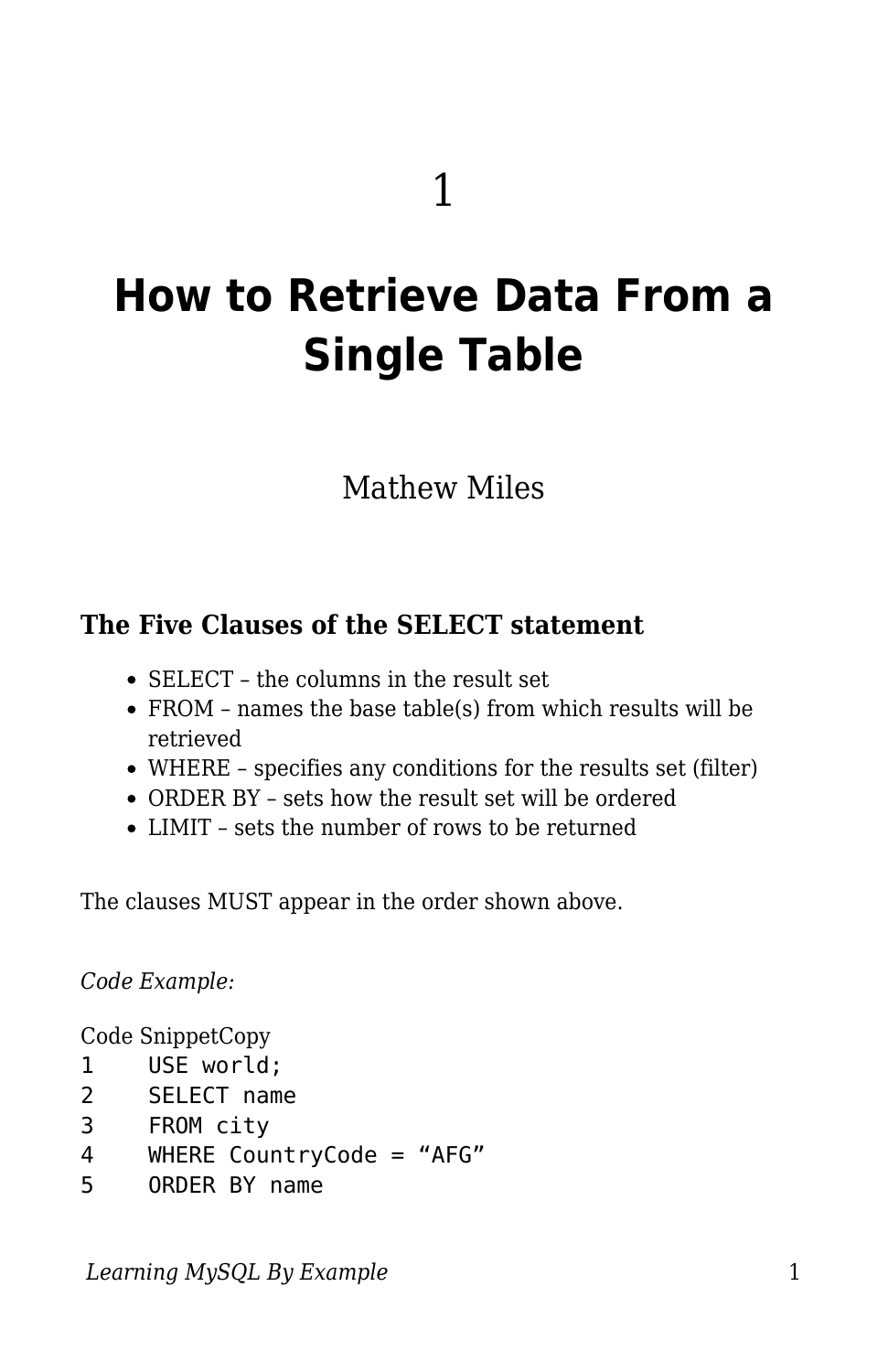### $6$  LIMIT 3

#### Results:



Let us break the statement line by line:

#### **USE world;**

- The **USE** clause sets the database that we will be querying. You typically have more than one database on your database server. You have to specify which database you are working in.
- The semicolon "**;"** indicates the end of a statement. You can execute multiple statements in sequence by defining each statement with a semicolon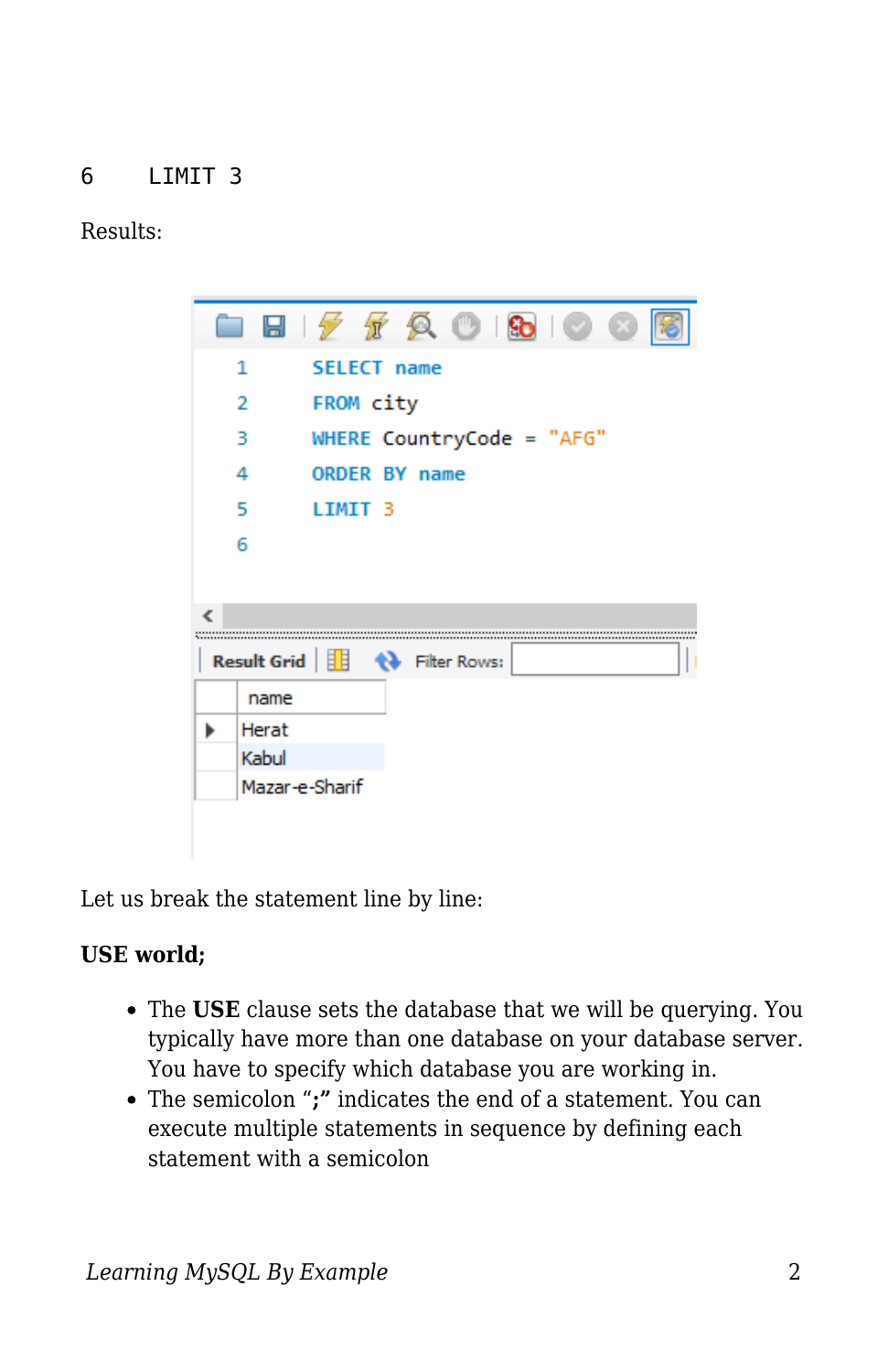#### **SELECT name**

- The **SELECT** clause defines the columns and column order that you want to retrieve in your results set. If you want to retrieve all of the columns from the base table you can simply use SELECT \*
- You separate each column name with a comma "," ex., SELECT name, CountryCode
- There is no trailing comma at the end of a column list

#### **FROM city**

- The **FROM** clause specifies the table that the results will be coming from
- You can specify multiple tables by using a JOIN clause, but we will address that topic at a future time

#### **ORDER BY name**

- The **ORDER BY** clause is not required but when used it defines the sort order of the results
- By default, the sort order is ascending. This is *implicit* However, you can use *explicit* syntax of ASC. If you want the sort, order to be descending you can use the keyword DESC.
- You can specify more than one column in an Order By statement separated by commas. The sort order *DESC, ASC* applies to each column individually. Below IS some examples
	- **ORDER BY** population ASC, name DESC
	- **ORDER BY** population, name (ASC is always implied if not explicitly stated)

## **LIMIT 5;**

If you only want to return a specified number of rows from the result set, you can use the LIMIT clause. This can be helpful when you want to test a query for accuracy that could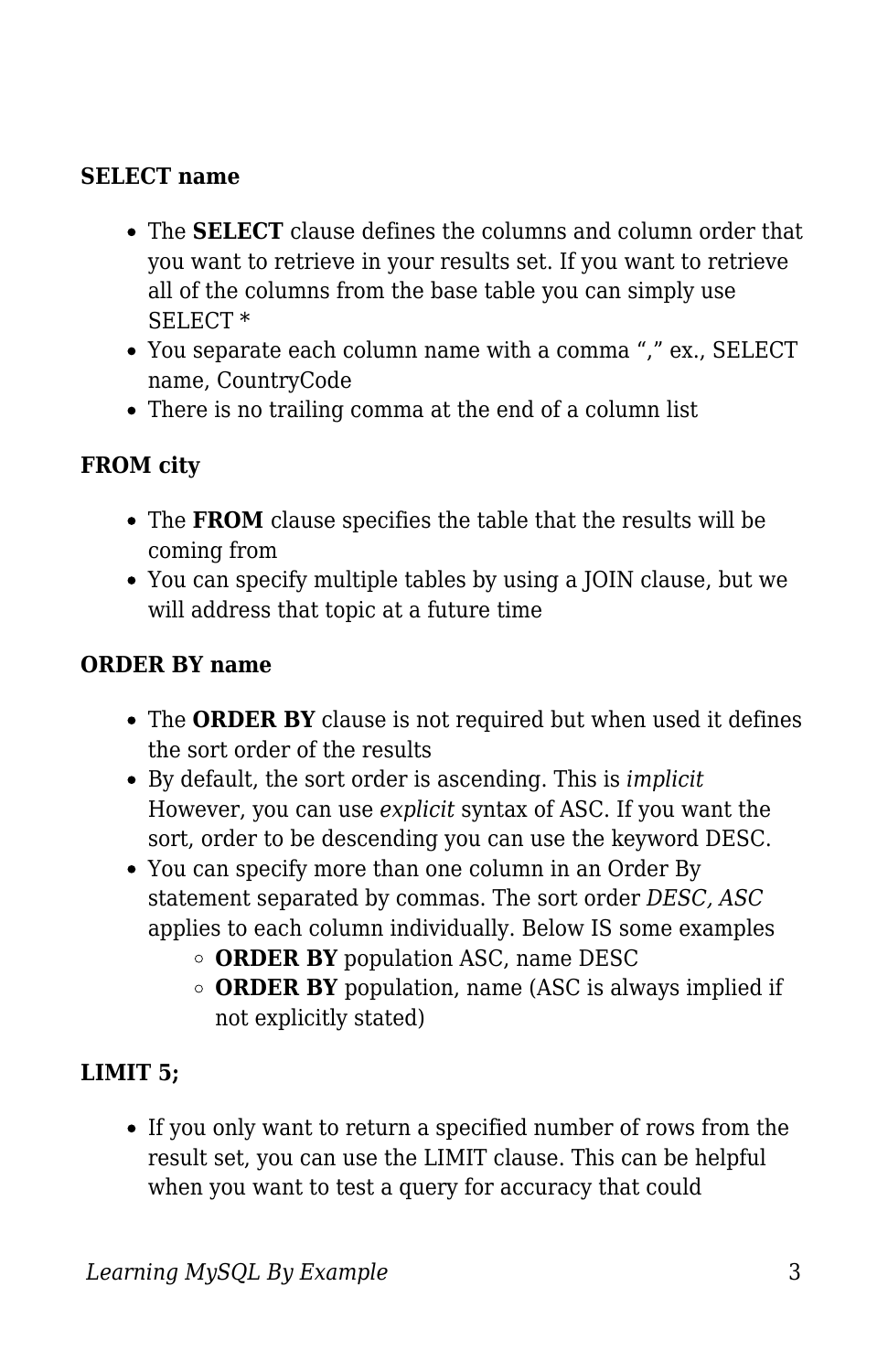potentially bring back a very large number of rows.

The semicolon ; defines the end of the statement

| <b>Source</b>    | Option                  | Syntax                               |  |
|------------------|-------------------------|--------------------------------------|--|
| Base Table Value | <b>Show all columns</b> |                                      |  |
| Base Table Value | Column Name             | Comma separated list of column names |  |
| Calculated Value | Calculation result      | Arithmetic expression                |  |
| Calculated Value | Calculation result      | <b>IFunctions</b>                    |  |

Table 1. Column Specifications

## **LIKE and REGEXP Operators**

- The LIKE keyword is used with the WHERE clause.
- The LIKE keyword and can use two symbols as wildcards. The percent ( % ) symbol matches any number of characters and the underscore ( ) matches a single character
- REGEXP keyword allows you to do more complex pattern matching than a LIKE keyword/
- Some version of REGEXP exists in many computer languages. Refer to the "LIKE and REGEXP" handout for a full list of examples.

Table 2. LIKE Keyword

| <b>LIKE Symbol</b> | <b>Description</b>                                       |  |
|--------------------|----------------------------------------------------------|--|
| $\frac{9}{6}$      | Match any string of characters to the left of the symbol |  |
| IL.                | Match a single character                                 |  |

*Code Example:*

USE world; SELECT name FROM country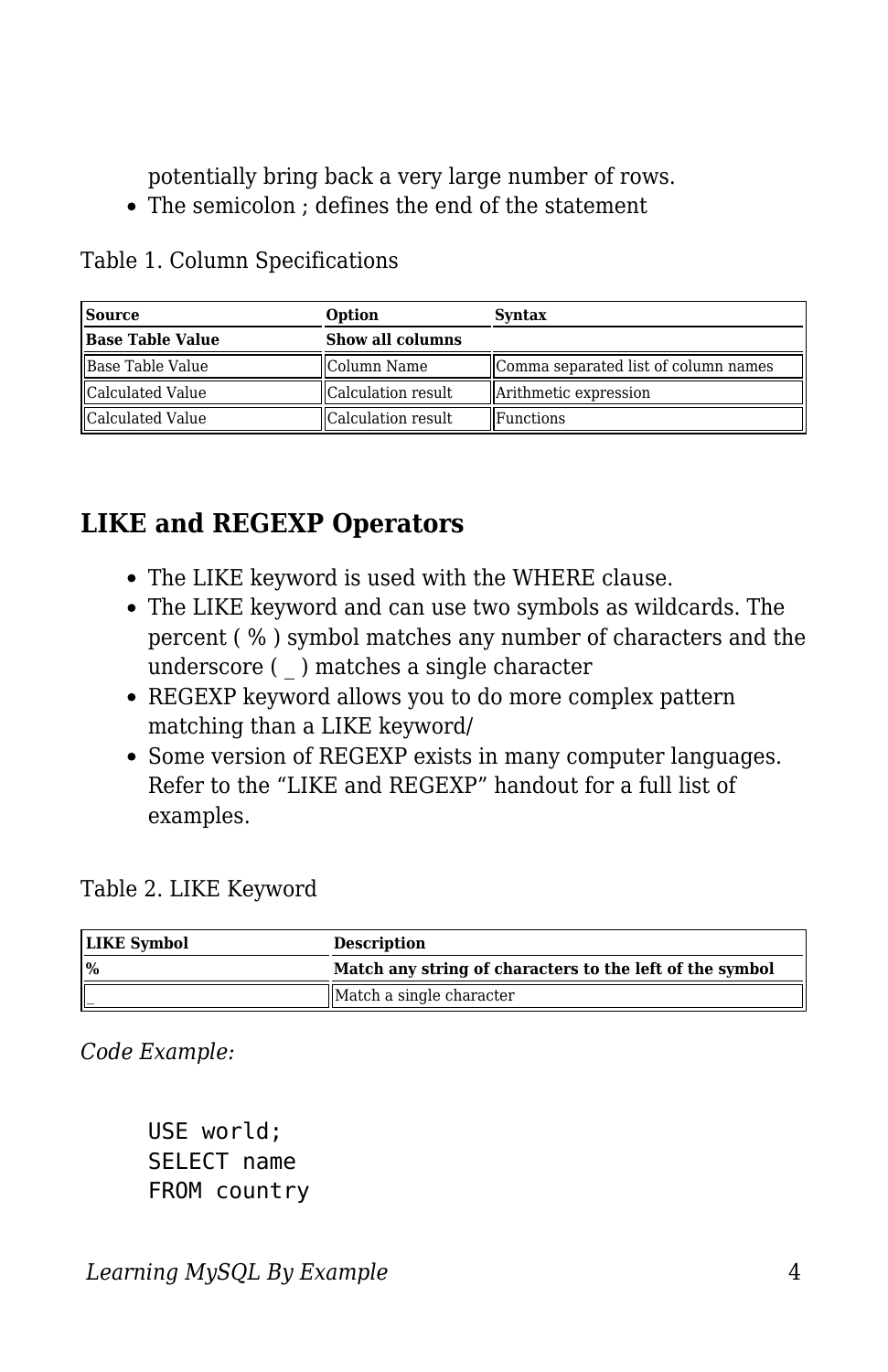### WHERE name LIKE 'A%'

#### Results:

| hors |                                 |                                      | authors books authors_books | authors_books<br>ā |
|------|---------------------------------|--------------------------------------|-----------------------------|--------------------|
|      |                                 |                                      |                             | Limit to 1000 rows |
|      | 1 ●                             | <b>SELECT name</b>                   |                             |                    |
|      | 2                               | FROM country                         |                             |                    |
|      | з                               | WHERE name LIKE 'A%';                |                             |                    |
|      | 4                               |                                      |                             |                    |
|      |                                 |                                      |                             |                    |
| ∢    |                                 |                                      |                             |                    |
|      |                                 | Result Grid             Filter Rows: |                             |                    |
|      | name                            |                                      |                             |                    |
| ь    | Aruba                           |                                      |                             |                    |
|      | Afghanistan                     |                                      |                             |                    |
|      | Angola                          |                                      |                             |                    |
|      | Anguilla                        |                                      |                             |                    |
|      | Albania                         |                                      |                             |                    |
|      | Andorra                         |                                      |                             |                    |
|      | Argentina<br>country $4 \times$ |                                      |                             |                    |

## Table 3. REXEXP Keyword

| <b>REGEXP Characters</b> | <b>Description</b>                                               |  |
|--------------------------|------------------------------------------------------------------|--|
| $\hat{\phantom{a}}$      | Match the pattern to the beginning of the value being<br>tested. |  |
|                          | Match the pattern to the end of the value being tested.          |  |
|                          | Matches any single character.                                    |  |
| [charlist]               | Matches any single character listed within the brackets.         |  |
| $[char1 - char2]$        | Matches any single character within the given range.             |  |
|                          | Separates two string patterns and matches either one             |  |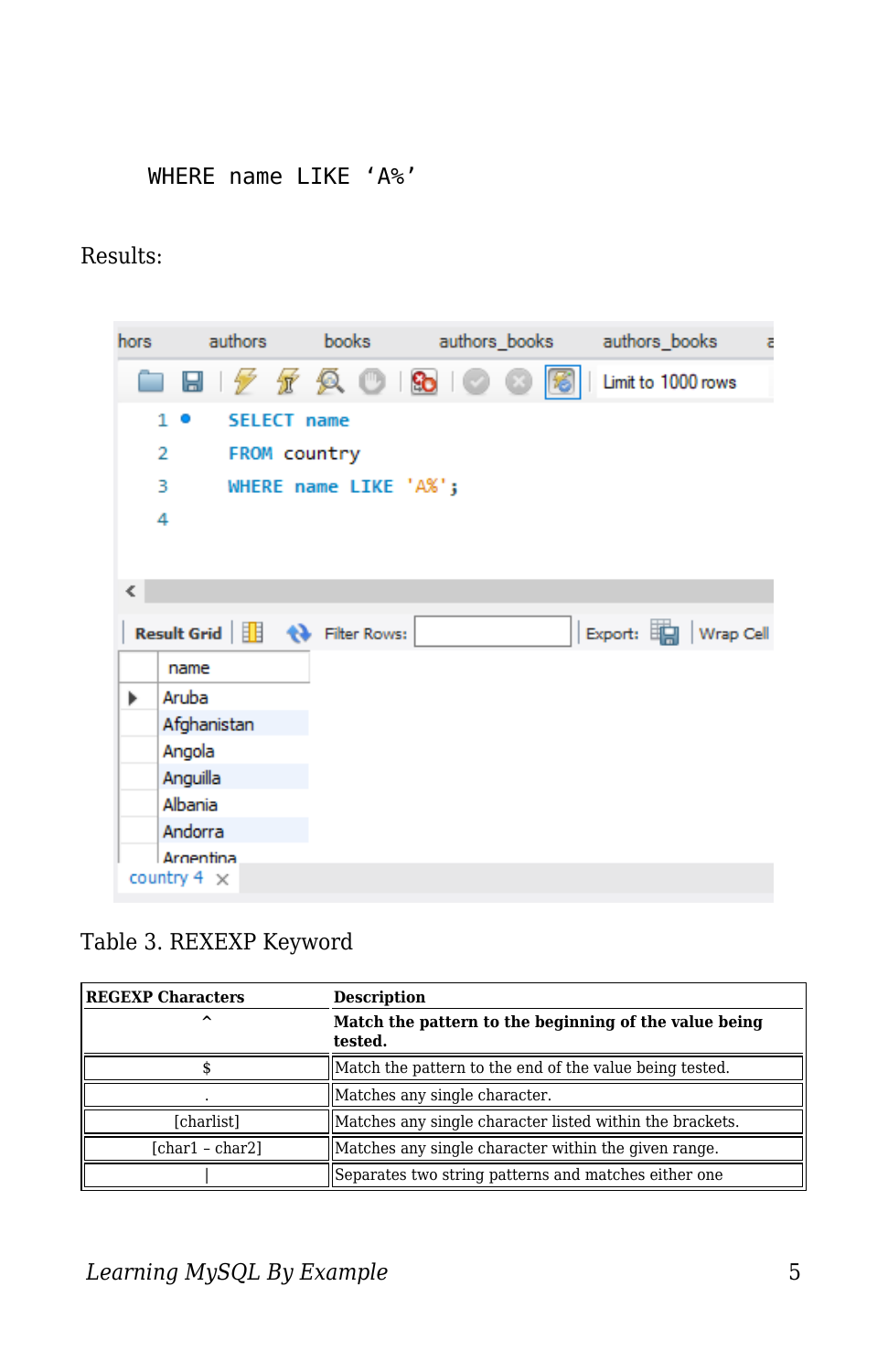*Code Example:*

USE world; SELECT name FROM country WHERE name REGEXP 'g[o,u]';

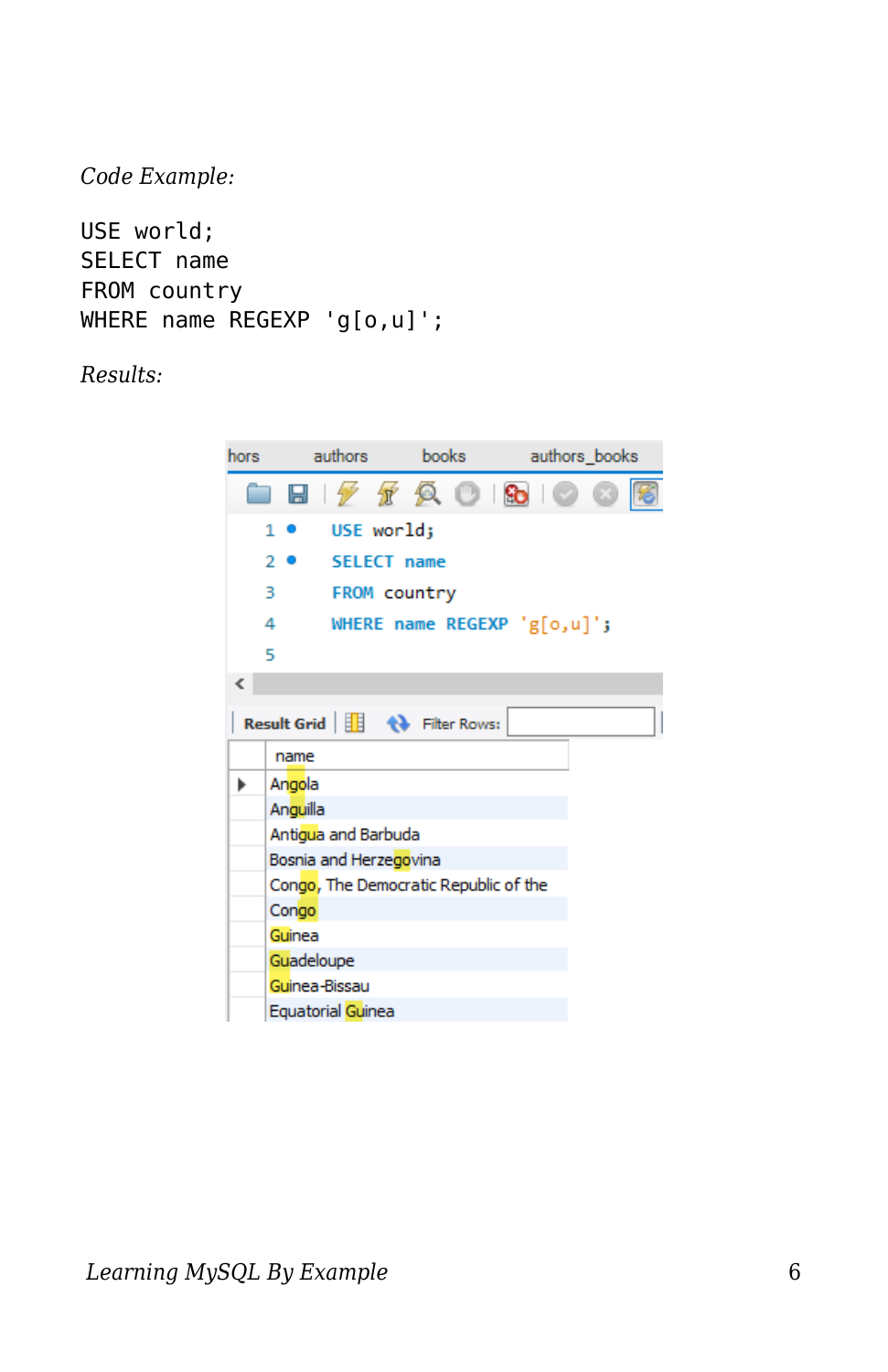## **Arithmetic Operators**

- Arithmetic operators can be used in the SELECT, WHERE, and ORDER BY clauses.
- Operators are evaluated in the same way as arithmetic in other contexts.

| $0 - 1 - 1$ |  | $\mathbf{X}$ $\mathbf{Y}$ and $\mathbf{Y}$ | 0.1 |
|-------------|--|--------------------------------------------|-----|
|             |  |                                            |     |
|             |  | Table 1. Operators and precentioned order  |     |

Table 4. Operators and precendence order

| Operator          | Name                  | <b>Order of Precedence</b> |
|-------------------|-----------------------|----------------------------|
| l*                | <b>Multiplication</b> |                            |
| <b>Division</b>   |                       |                            |
| DIV               | Integer Division      |                            |
| $\%$ (MOD)        | Modulo (remainder)    |                            |
| ll 4              | Addition              |                            |
| Subtraction<br>ı. |                       |                            |

*Code Example:*

```
USE world;
SELECT name, population / SurfaceArea
AS "People per square mile"
FROM country;
```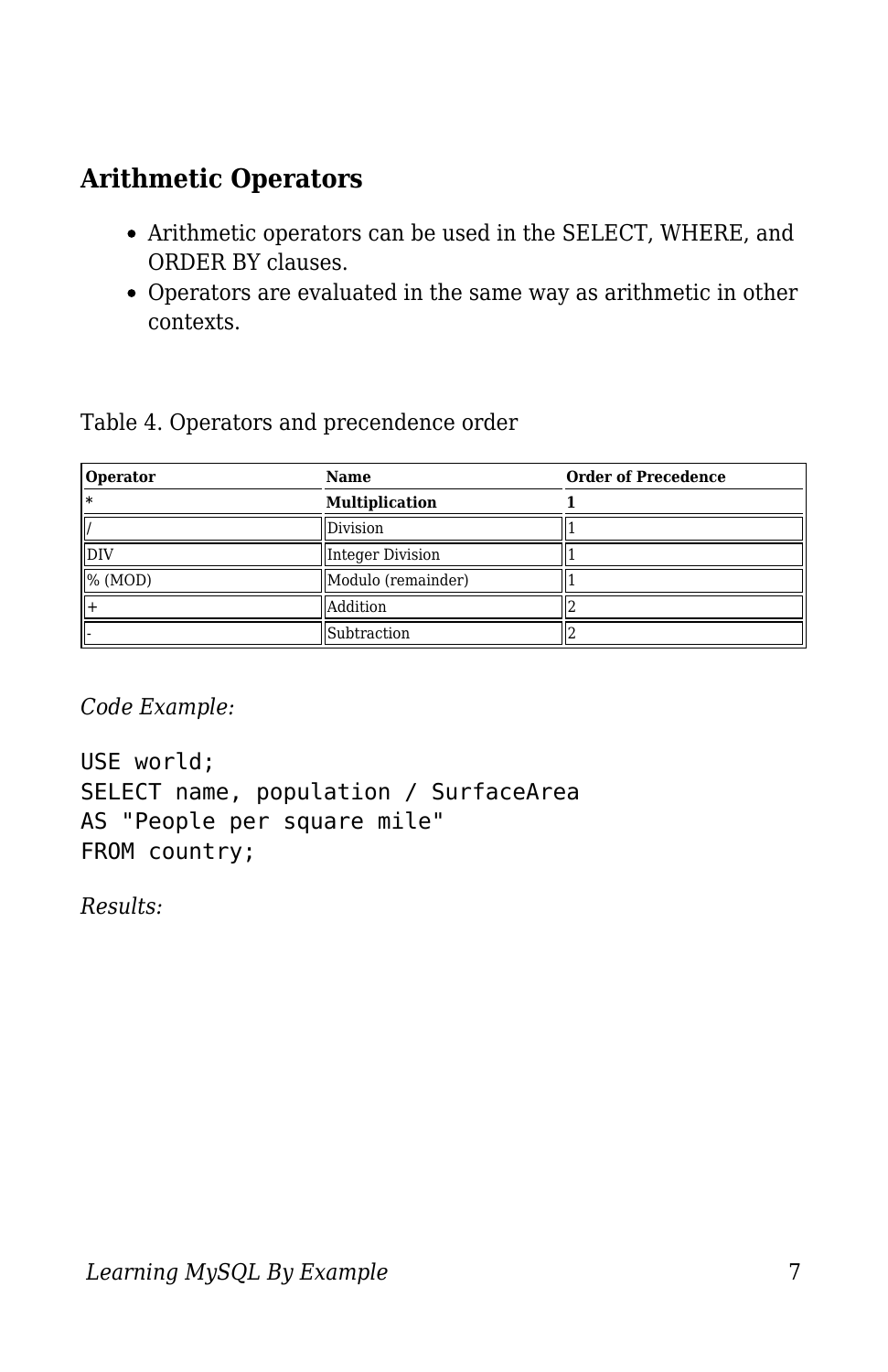| hors | authors                                                                           | books and the books of the set | authors books                         | authors book    |
|------|-----------------------------------------------------------------------------------|--------------------------------|---------------------------------------|-----------------|
|      | $\boxplus$ $\cancel{f}$ $\cancel{f}$ $\cancel{\otimes}$ $\odot$ $\boxdot$ $\odot$ |                                |                                       | Limit to 1000 r |
|      | $\mathbf{1}$                                                                      |                                | SELECT name, population / SurfaceArea |                 |
|      | 2<br>FROM world.country;                                                          |                                |                                       |                 |
|      |                                                                                   |                                |                                       |                 |
|      |                                                                                   |                                |                                       |                 |
|      |                                                                                   |                                |                                       |                 |
| Ł    |                                                                                   |                                |                                       |                 |
|      | Result Grid               Filter Rows:                                            |                                |                                       | Export:         |
|      | name                                                                              | population /<br>SurfaceArea    |                                       |                 |
| ь    | Aruba                                                                             | 533.678756                     |                                       |                 |
|      | Afghanistan                                                                       | 34.841816                      |                                       |                 |
|      | Angola                                                                            | 10.329670                      |                                       |                 |
|      | Anguilla                                                                          | 83.333333                      |                                       |                 |
|      | Albania                                                                           | 118.310839                     |                                       |                 |
|      | Andorra                                                                           | 166.666667                     |                                       |                 |
|      | Netherlands Antilles                                                              | 271.250000                     |                                       |                 |
|      | United Arab Emirates                                                              | 29.198565                      |                                       |                 |

## **Column Aliases**

- A column alias provides a way to create a clean or more descriptive header for a results set.
- A column alias **cannot** be used in a SELECT, WHERE, GROUP BY or HAVING clause due to the order of execution. You must refer to the original column name.

In the previous example, we created a new column that was a *calculated value*. The problem is that the column header is now population / SurfaceArea. However we can rename the column header to something cleaner be create a *column alias.* Look at the code snippet below.

*Code Example:*

*Learning MySQL By Example* 8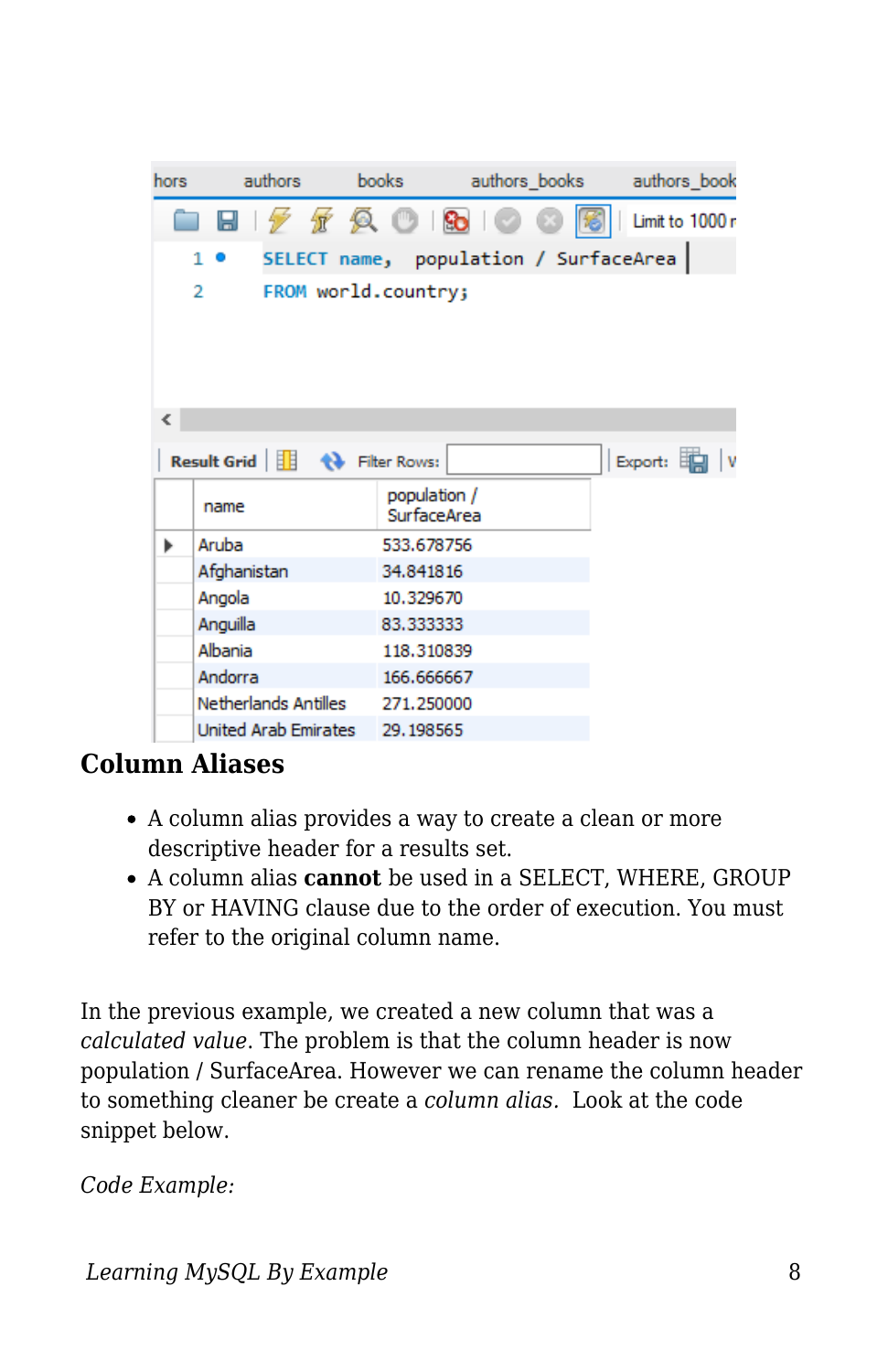```
SELECT name, population / SurfaceArea
      AS "People per square mile"
FROM country;
```
We used the AS keyword then in quotes we put the new column alias of "People per square mile." Which changes the column header as seen show below.

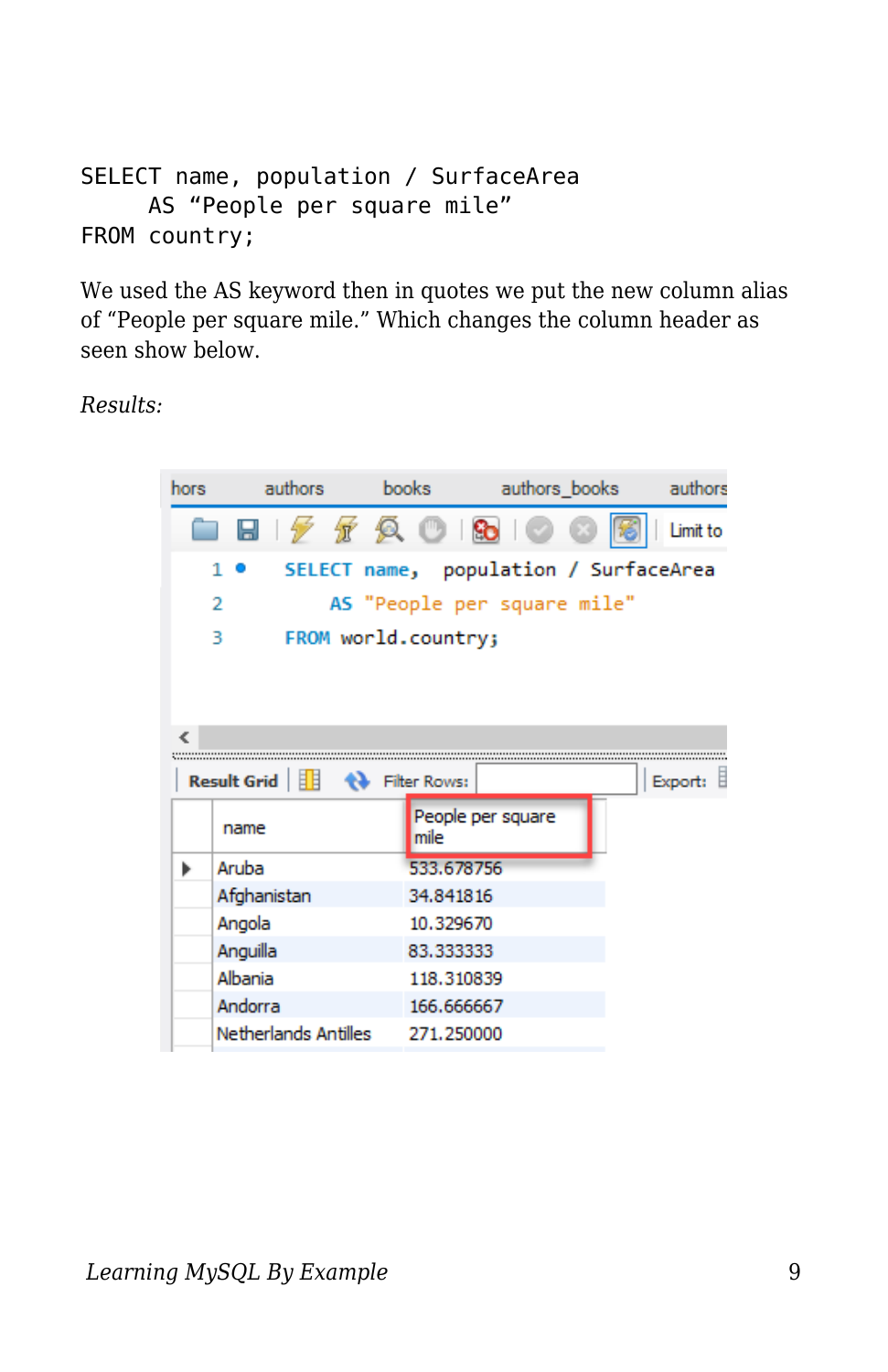## **Comparison Operators**

- Comparison operators compare two expressions.
- The result of a comparison results to true or false.
- Comparison operators are not case sensitive and are used with text and dates as well as numbers.

| Operator       | <b>Description</b>       |  |
|----------------|--------------------------|--|
|                | Equal                    |  |
| <              | Less than                |  |
|                | <b>Greater</b> than      |  |
| $\leq$ $=$     | Less than or equal to    |  |
| $>=$           | Greater than or equal to |  |
| $\overline{~}$ | Not equal                |  |
| $!=$           | Not equal                |  |

Table 5. Comparison Operators

*Code Example:*

USE world; SELECT name, population FROM country WHERE population > 1000000;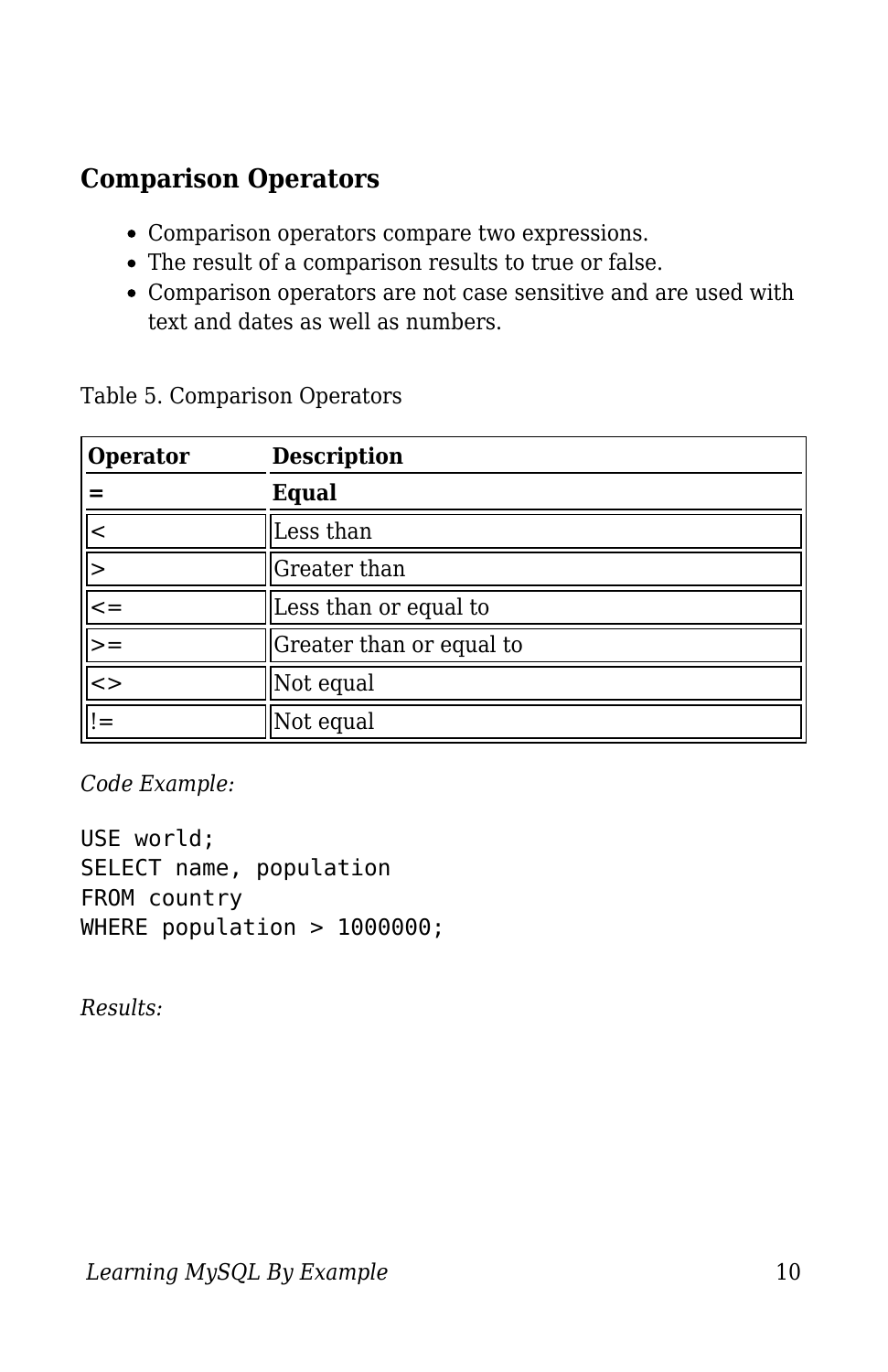

## **IS NULL**

- *Null values* indicate an unknown or non-existent value and is different from an empty string (' ').
- To test for a *null value* you use the IS NULL clause
- The test for a value use IS NOT NULL clause

*Code Example:*

SELECT name, IndepYear FROM country WHERE IndepYear IS NULL;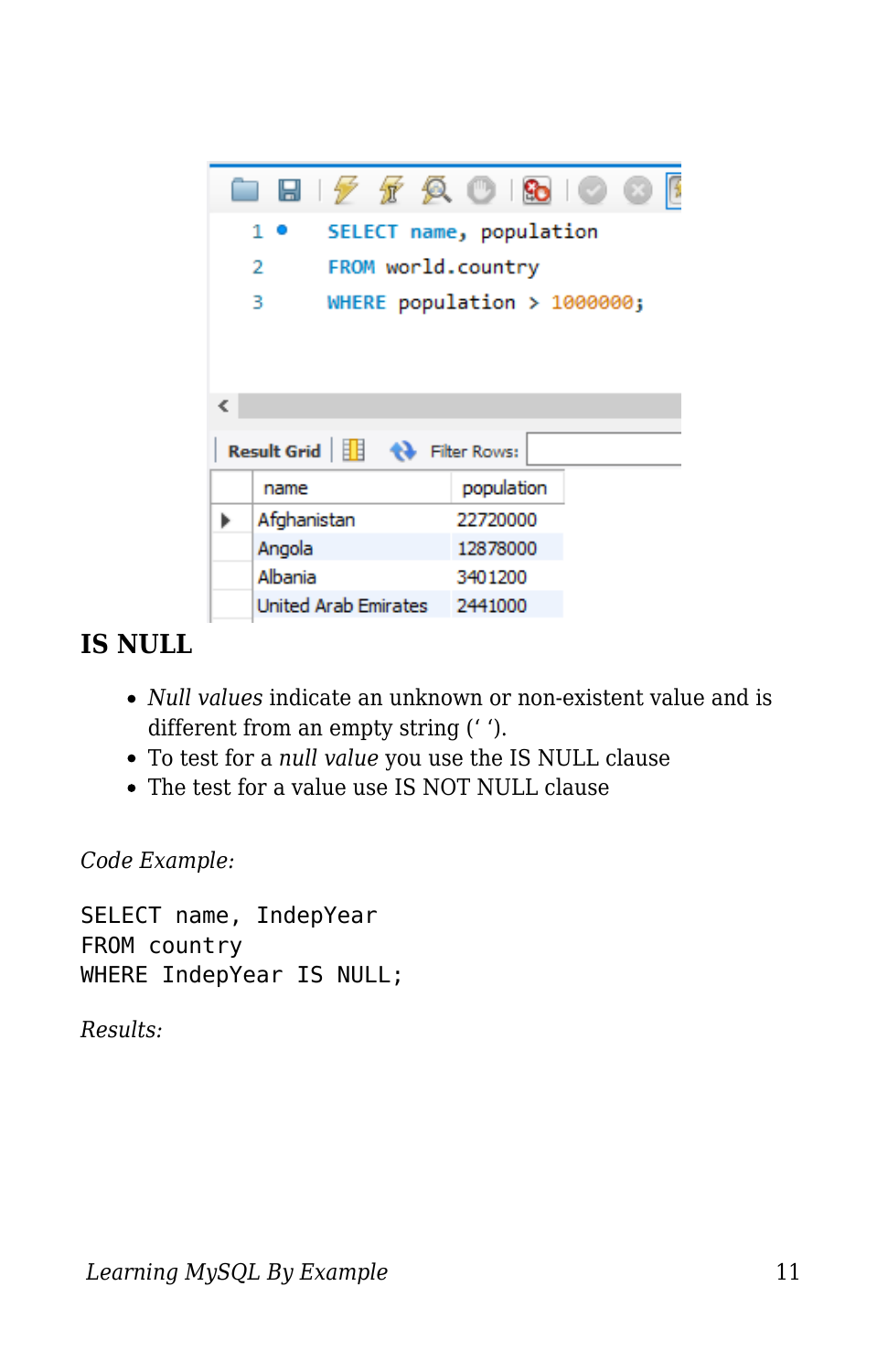

## **BETWEEN Operators**

- The BETWEEN operator is similar to  $>=$  and  $<=$ .
- BETWEEN includes everything between the two values indicated.
- BETWEEN works with both text and number.

*Code Example:*

USE world; SELECT name, IndepYear FROM country WHERE name BETWEEN "Aruba" and "Bahamas";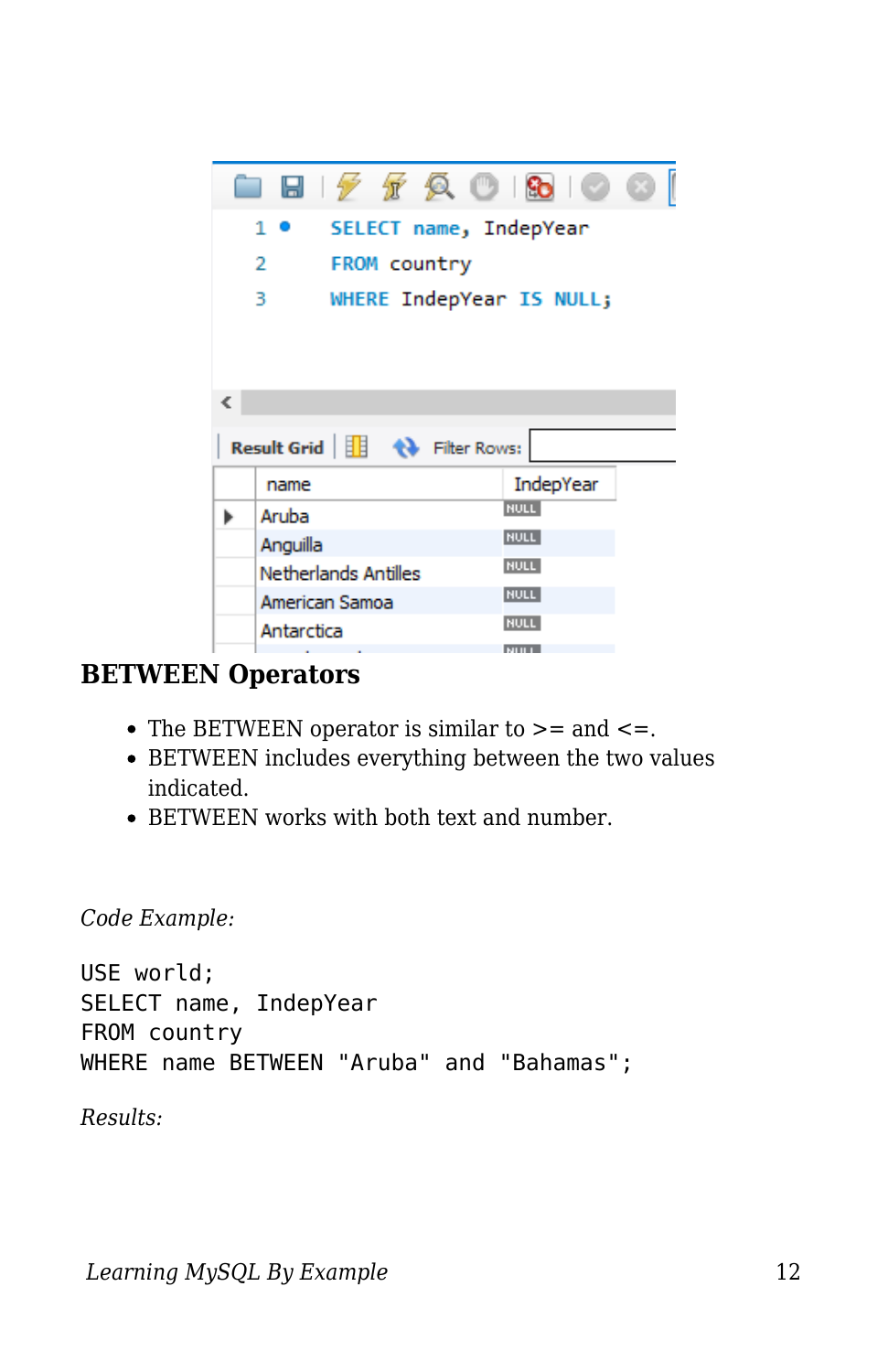

# **The IN Keyword**

- The IN clause tests whether an expression is equal to a value or values in a list of expressions.
- The order of the items in the list does not matter.
- You can use the NOT operator to test for items not in the list.
- The IN clause may be used with a subquery.

```
Code Example:
```

```
USE world;
SELECT name
FROM country
WHERE name IN ('Aruba', 'Barbados', 'Cuba',
'Bahamas')
ORDER BY population ASC;
```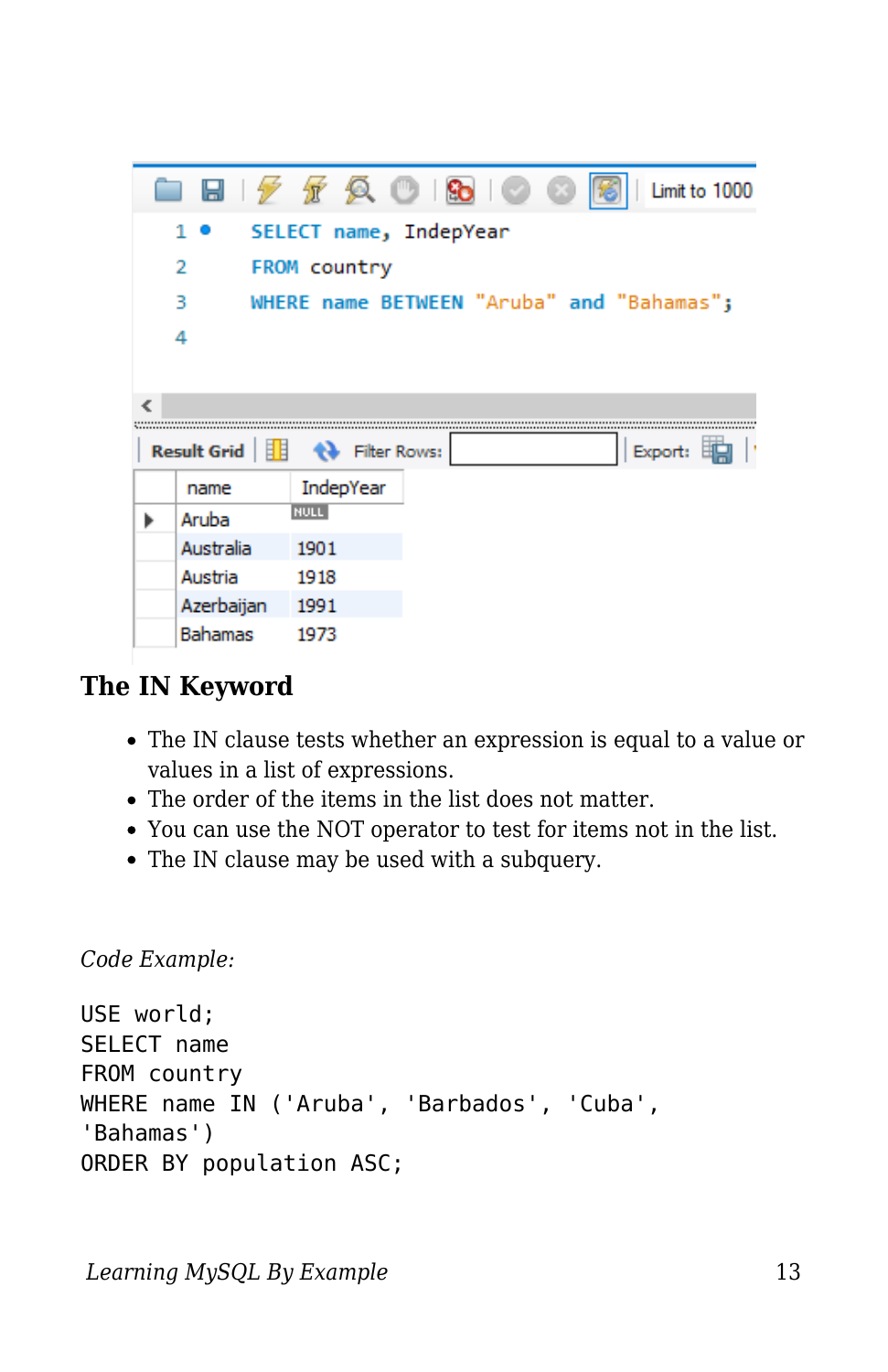#### *Results:*



## **AND, OR, NOT Logical Operators**

- *Logical operators* are used in the WHERE clause
- You may use multiple *logical operators* in a WHERE clause to create a *compound condition*. The order of evaluation when multiple operators are used is shown in the table above.

#### Table 6. Logical Operators

| <b>Operator</b> | <b>Description</b>                                                                                                         | <b>Order of Evaluation</b> |
|-----------------|----------------------------------------------------------------------------------------------------------------------------|----------------------------|
| <b>NOT</b>      | (a NOT b) - a must be present but b must NOT be present 1<br>to be included                                                |                            |
| AND             | $\left\  \begin{array}{c} a \, AND \, b \end{array} \right\ $ -If both <b>a</b> and <b>b</b> are present, item is included |                            |
| OR              | $\ $ (a OR b) – If either a OR <b>b</b> is present item is included                                                        |                            |

#### *Example:*

USE world; SELECT name, population FROM country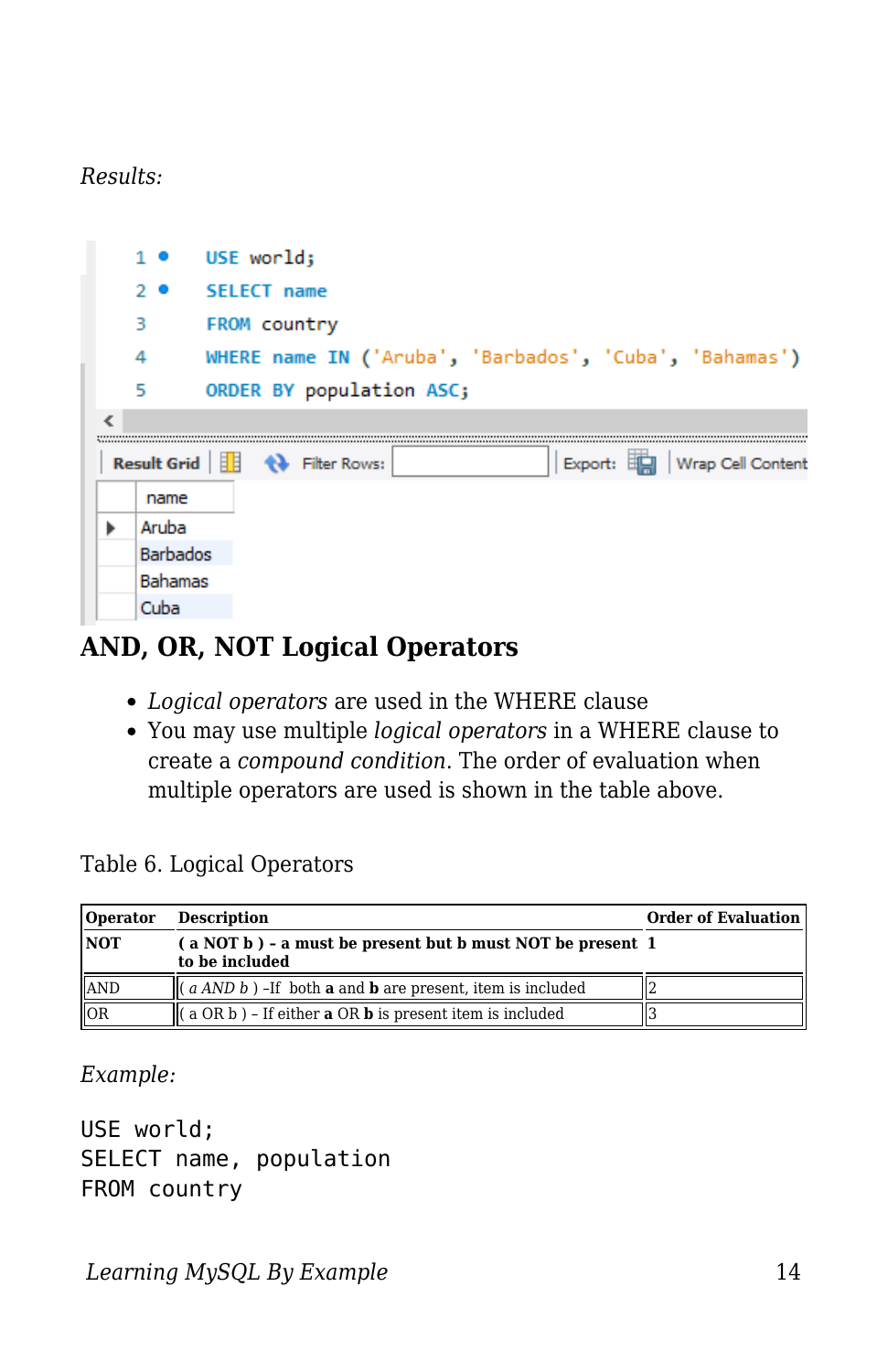```
WHERE region = 'caribbean'
AND population > 100000
ORDER BY population ASC;
```
*Results:*



## **DISTINCT Keyword**

- DISTINCT appears directly after the SELECT clause.
- You can specify multiple columns, which means that the combination of columns must be unique.

#### Table 7. DISTINCT Keyword

| <b>Keyword</b> Description         | <b>Order of Evaluation</b> |
|------------------------------------|----------------------------|
| DISTINCT Eliminates duplicate rows |                            |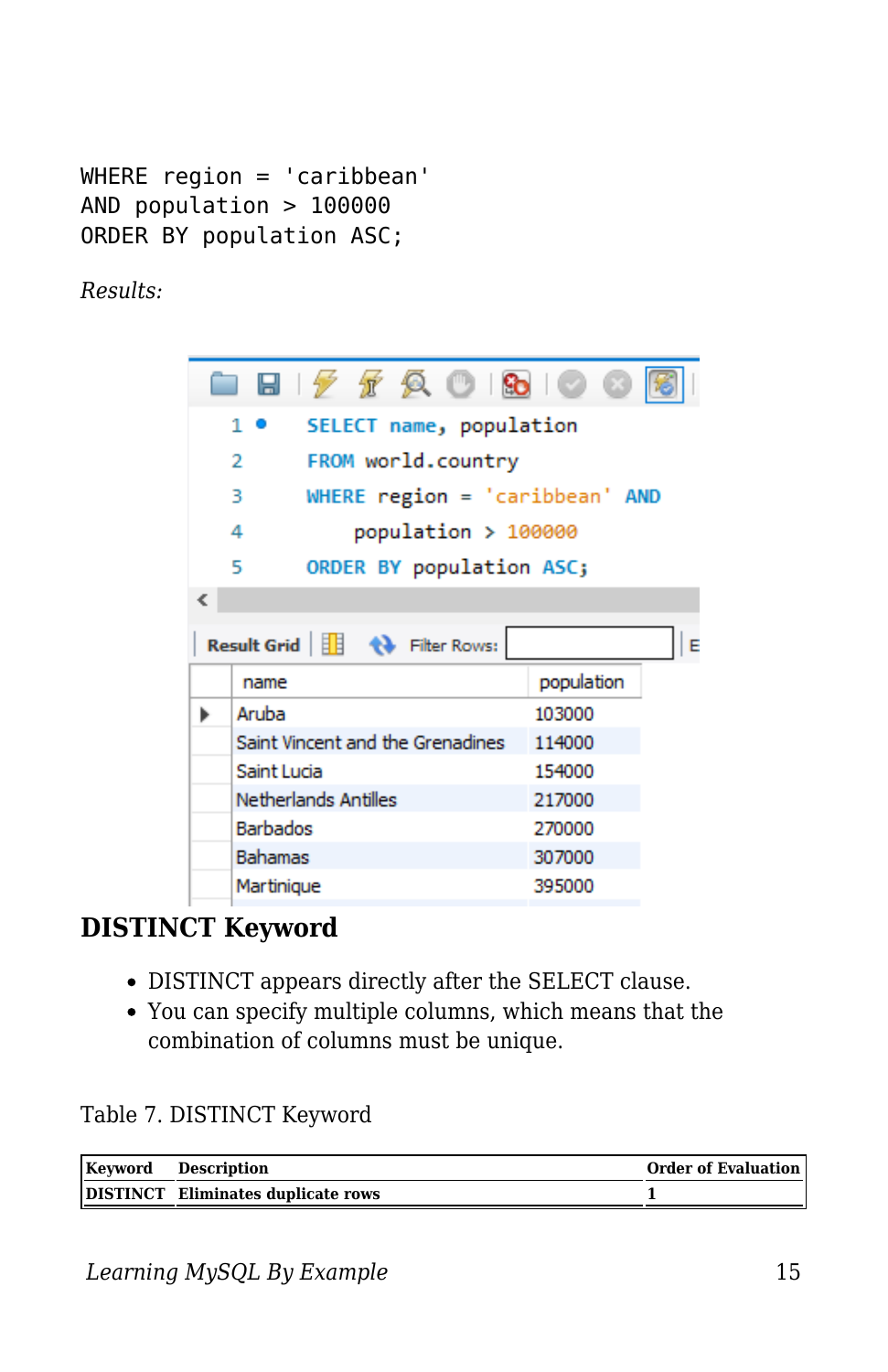*Example:*

SELECT DISTINCT continent, name FROM country ORDER BY continent;



| Result Grid               Filter Rows: |  |  |
|----------------------------------------|--|--|
| continent                              |  |  |
| Asia                                   |  |  |
| Europe                                 |  |  |
| North America                          |  |  |
| Africa                                 |  |  |
| Oceania                                |  |  |
| Antarctica                             |  |  |
| South America                          |  |  |